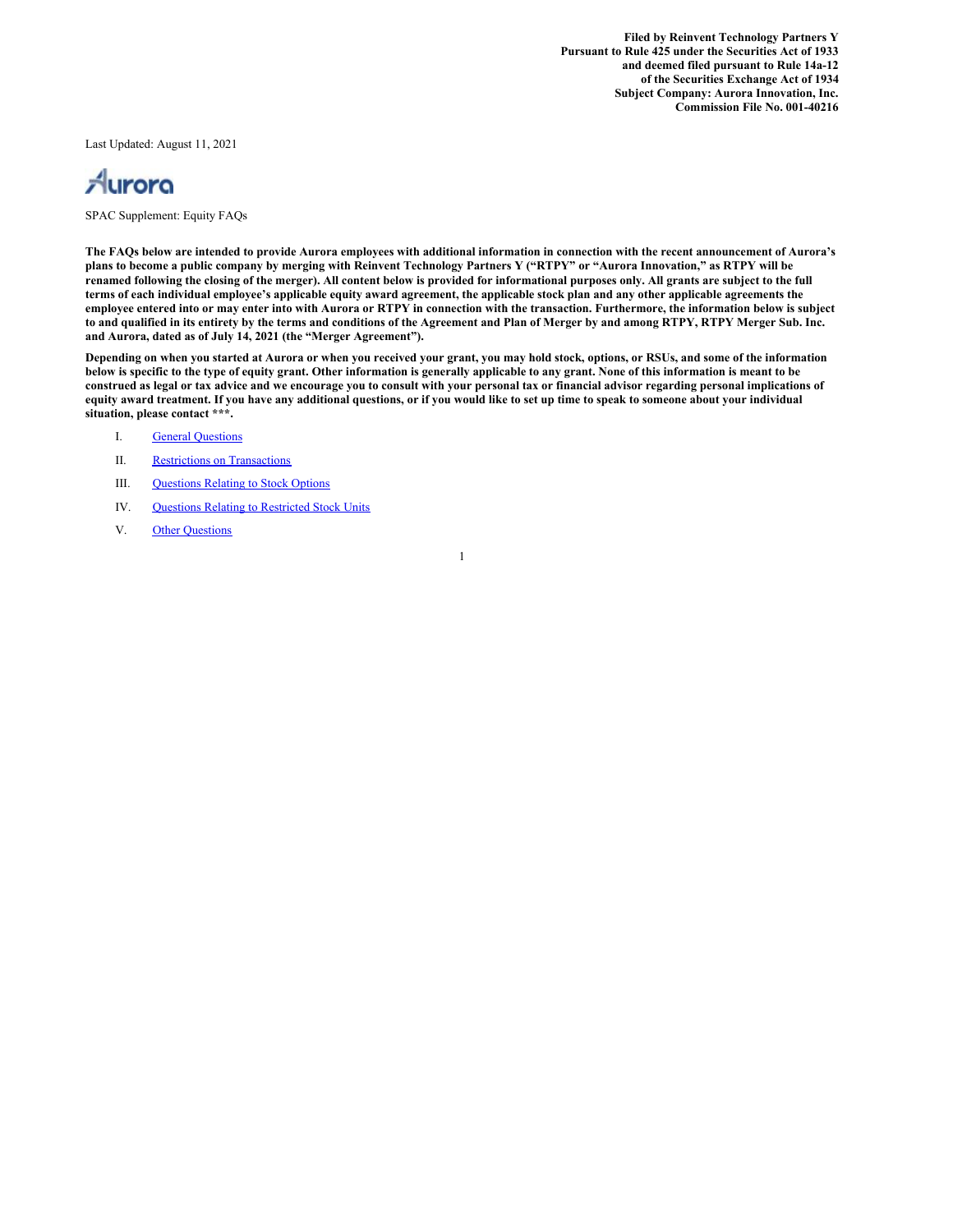# <span id="page-1-0"></span>**I. GENERAL QUESTIONS**

### **1. Question: What is the value of Aurora's stock in the proposed merger with RTPY (the "SPAC Transaction")?**

Answer: The value of Aurora's currently outstanding stock is expected to be approximately \$21/ share. Please note, however, that this is an estimate, and the exact value will not be known until the closing of the SPAC Transaction (the "Closing").

### **2. Question:** If Aurora's stock is worth an estimated \$21/share, why do public filings say that Aurora's stock will be issued to PIPE investors at **\$10/share?**

Answer: Aurora's stock and RTPY's stock have different values and RTPY's stock is valued at \$10 per share. At the Closing, Aurora's securityholders and equity award holders will have their stock, options and RSUs in Aurora exchanged for stock, options and RSUs (as applicable) in RTPY (the "Exchange"). Based on the current estimate of the value of Aurora's stock (discussed in Question #1 above), Aurora securityholders are expected to receive approximately 2.1 shares/options/RSUs of RTPY at the Closing in exchange for each share/option/RSU of Aurora held by them immediately prior to the Closing, rounded down to the nearest whole share.

#### **3. Question: Will the exercise price of my stock options be adjusted in connection with the Exchange?**

Answer: Yes. The exercise price of stock options will be proportionally adjusted based on the exchange ratio, such that the aggregate exercise price of your stock options before and after the Closing will generally remain unchanged except to account for rounding. For example, assuming a 2.1 for 1 exchange ratio (for illustrative purposes only), an Aurora stock option to purchase 10 shares at an exercise price per share of \$1.00 would become an Aurora Innovation option to purchase 21 shares at an exercise price of \$0.48 per share (which is \$0.476 rounded up to the nearest cent).

#### **4. Question:** When will the SPAC Transaction close?

Answer: The exact timing of the Closing is not known at this time, but it is expected to occur in the second half of 2021 (most likely Q4), subject to satisfaction of the applicable closing conditions.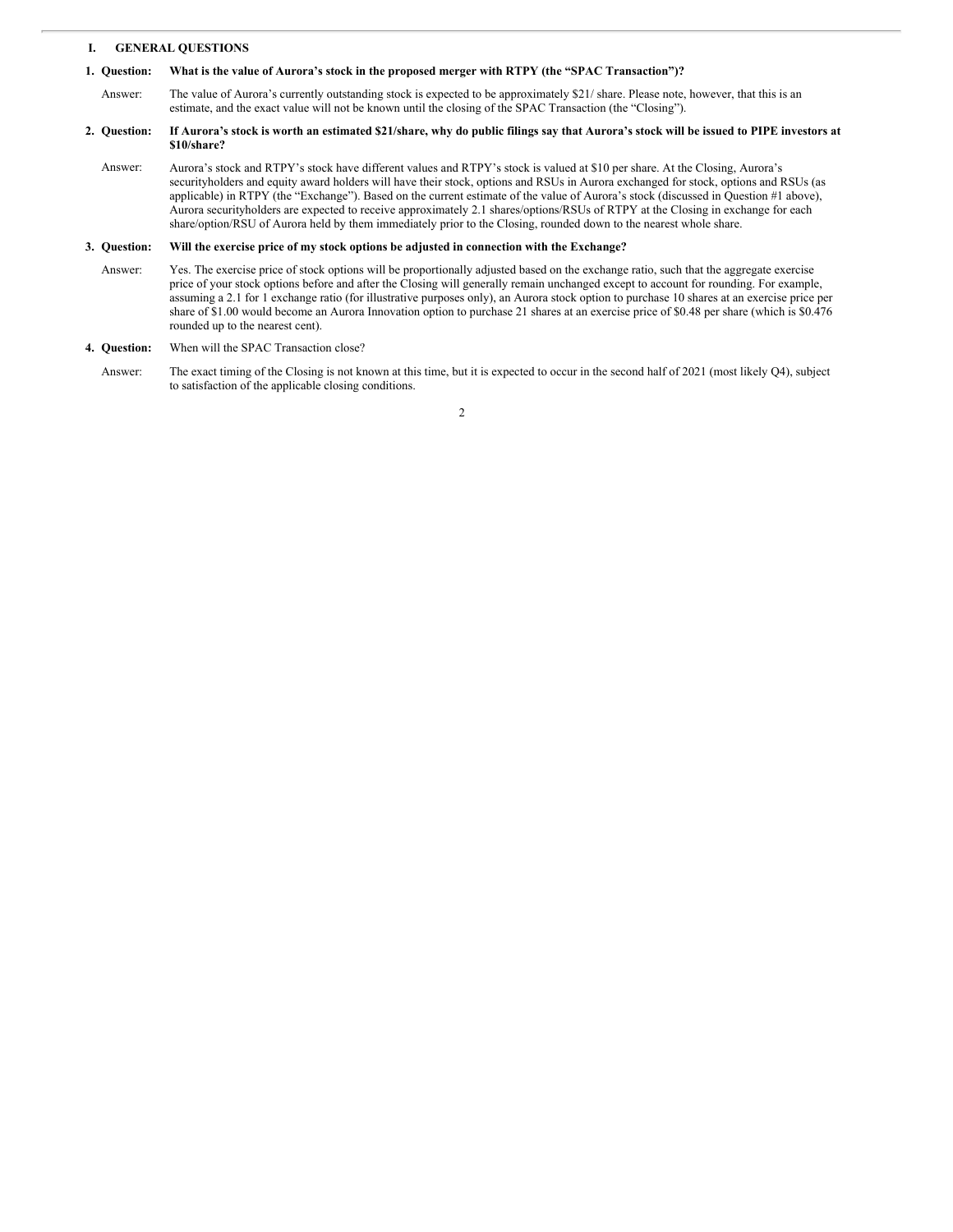# <span id="page-2-0"></span>**II. RESTRICTIONS ON TRANSACTIONS**

### **5. Question: Will employees be subject to lock-up restrictions?**

Answer: Yes. Under the bylaws that will be effective upon the Closing (subject to limited exceptions), shares and equity awards held by employees immediately prior to Closing will be subject to lock-up for 180 days following the Closing. During the lock-up period, such shares and equity awards (including any shares underlying such equity awards) may not be sold, transferred, assigned, pledged, or encumbered. In addition, Aurora's founders and directors will be subject to a four-year lock-up period, with 25% of their shares generally being released annually following the Closing. Please note that following expiration of the applicable lock-up periods, Aurora's employees and directors may be subject to further restrictions under applicable securities laws and the company's then-effective Insider Trading Policy (discussed further below).

### **6. Question: Why will my securities be subject to lock-up restrictions?**

Answer: Lock-up restrictions are common in the context of initial public offerings and are intended to prevent the market from being flooded with too much of a company's stock at a given point in time, which can cause downward pressure on the company's stock price. Lock-up restrictions are intended to allow time for a company's stock price to stabilize.

### 7. Question: Will lock-up restrictions prevent me from buying and selling shares in the open market after the Closing?

Answer: As an initial matter, please note thatlock-up restrictions (which are intended to manage the flow of shares into the market) are distinct from insider trading restrictions (which are discussed further below and are intended to ensure compliance with securities laws).

# Securities Held Prior to the Closing:

Regardless of what is stated in Aurora's Insider Trading Policy,lock-up restrictions are a one-time and general prohibition on sales (subject to limited exceptions) for 180 days following the Closing for (a) any shares held by you prior to the Closing and (b) any shares acquired by you after the Closing pursuant to the exercise of stock options or the settlement of RSUs. Following the expiration of the lock-up, you will still be subject to the terms of the Company's then-effective Insider Trading Policy on an ongoing basis.

## Securities Acquired After the Closing on the Open Market:

**Insider Trading Restrictions**: Shares acquired after the Closing in the open market are not subject to the180-day lock-up. *However*, following the Closing, there will be blackout periods during which employees and other insiders are prohibited from trading in Aurora stock under Aurora's Insider Trading Policy and applicable securities laws. We are still creating the policy, but generally there is a prohibition on trading for several weeks leading up to the next earnings release (called a blackout period). During a blackout period, you may not buy or sell Aurora stock on the open market. When the blackout periods are lifted (and provided you aren't subject to additional restrictions under the Insider Trading Policy or applicable securities laws), you may buy and sell Aurora shares on the open market.

**Lock-Up Restrictions**: As noted above, lock-up restrictions will not prohibit you from buying and selling shares on the open market (though you will still be required to comply with trading restrictions under Aurora's Insider Trading Policy and applicable securities laws).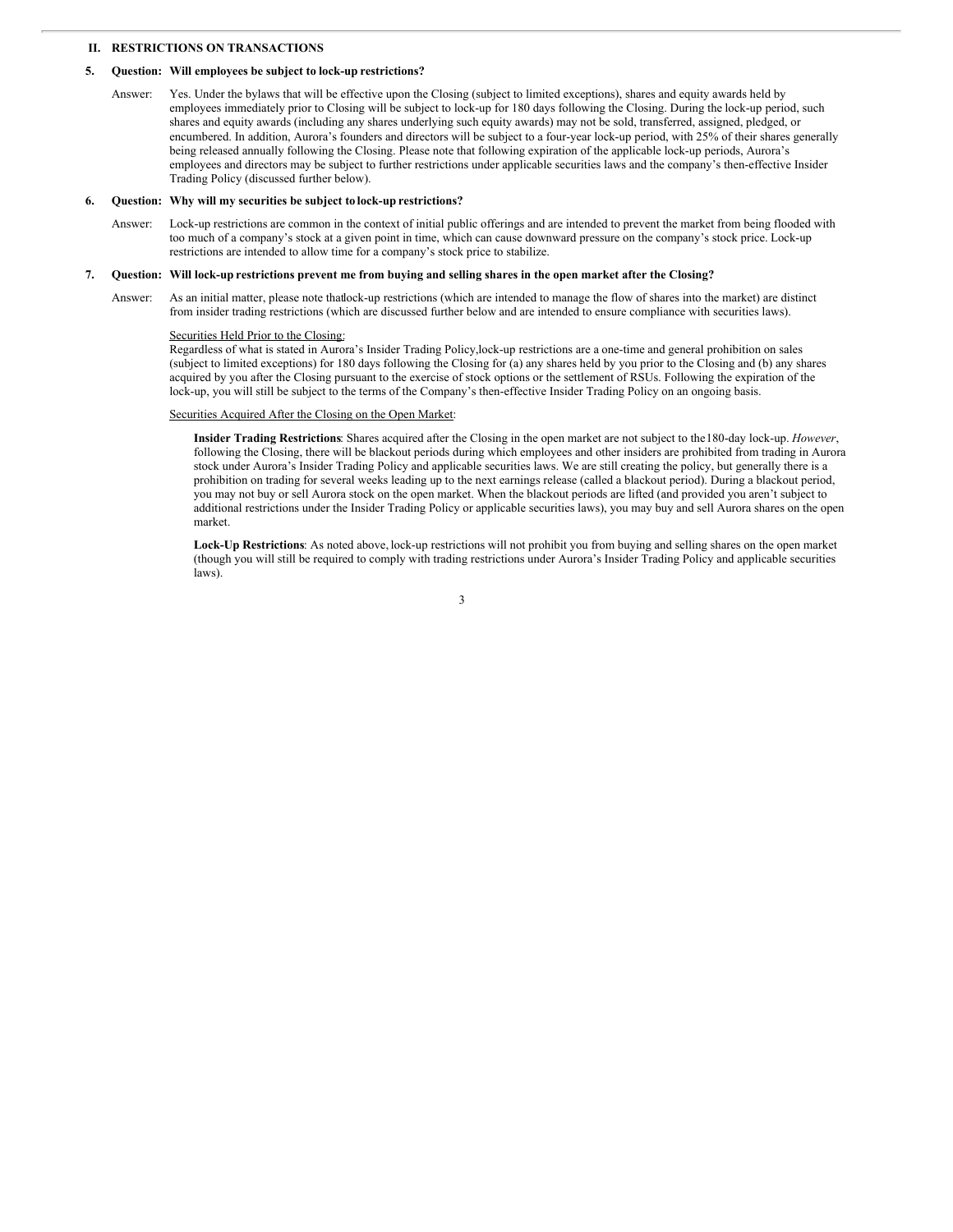### 8. Question: How will the Insider Trading Policy affect my ability to conduct transactions in Aurora and RTPY securities?

Answer: Prior to the Closing, Aurora's employees, as well as their spouses, children, and anyone else in the employee's home, may not trade in securities of RTPY. Employees are subject to Aurora's current Insider Trading Policy, including the [supplemental](http://www.sec.gov/Archives/edgar/data/1828108/000119312521216539/d193805d425.htm) FAQ that was distributed to employees on July 15.

Following the Closing, and subject to release from thelock-up restrictions described above, Aurora's employees will be subject to a new Insider Trading Policy which prohibits all employees from trading in Aurora stock outside of open trading windows (unless the trades are executed pursuant to a valid 10b5-1 trading plan). The new Insider Trading Policy has not been finalized, but each quarter, Aurora's open trading windows are expected to begin appr oximately two days after the release of its earnings report and end 2-4 weeks before quarter end.

Certain employees with ongoing access to material nonpublic information may be subject to additional restrictions under Aurora's policies and applicable securities laws. More details on Aurora's post-Closing Insider Trading Policy will be provided at a later date.

Both before and after the Closing, Aurora's Insider Trading Policy will not prohibit employees from exercising vested options and holding the resulting shares. However, there will be a period of time during which option exercises are suspended (discussed in **Questions #10-11 below).**

### **9. Question: When can I sell my shares of vested outstanding stock?**

Answer: You will be able to sell your shares of vested outstanding stock after expiration of thelock-up, subject to compliance with Aurora's then-applicable Insider Trading Policy (which will include company-wide periodic trading blackout periods).

### 10. Question: Will there be a suspension of stock option exercises in connection with the SPAC Transaction?

Answer: Yes. It is expected that there will be a suspension of stock option exercises (subject to limited exceptions) beginning approximately seven days prior to the Closing, and ending approximately 60 days after the Closing (the "Moratorium"). The reason for the Moratorium is that the FormS-8 that will register stock options and the underlying Class A shares cannot be filed with the SEC until 60 days after the Closing. In the absence of the Moratorium, shares issued pursuant to option exercises during the 60-day period following the Closing and prior to the effectiveness of the FormS-8 would be unregistered shares. Unless (a) an alternative exemption from registration is available under applicable securities laws, or (b) the shares are registered on a different registration statement, such shares could not be sold on the open market, even during an open trading window after expiration of the lock-up restrictions.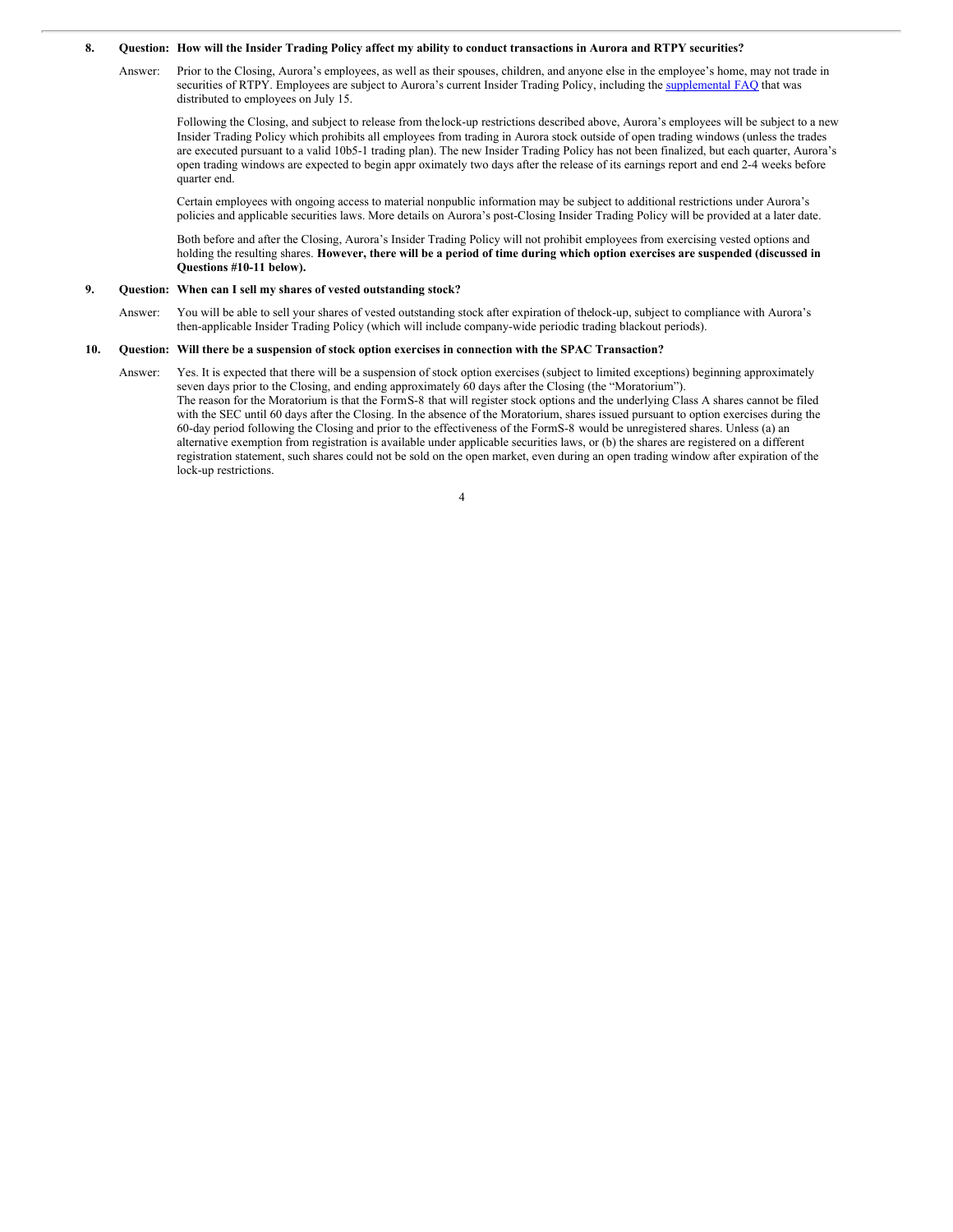#### **11. Question:** What if I leave Aurora during the Moratorium and have outstanding vested stock options that I would like to exercise?

Answer: The registration statement on FormS-8 can only be used to register securities held by individuals who are service providers*at the time the S-8 is filed* (which filing will occur no earlier than 60 days after the Closing). As a result, employees who hold vested, unexercised options and either (x) leave Aurora before the Moratorium and do not exercise their vested options before the beginning of the Moratorium or (y) leave Aurora during the Moratorium, will in each case receive unregistered shares when the stock options are exercised (even if the stock options are exercised after the S-8 is effective). Unless (a) an alternative exemption from registration is available under applicable securities laws, or (b) the shares are registered by Aurora on a different registration statement, **such shares may not be sold on the open market**, even during an open trading window after expiration of the lock-up restrictions. To avoid this situation, Aurora encourages employees who hold options to delay any planned departures until after the Moratorium has **ended**.

Please also note that the Moratorium will not result in an extension of the expiration date of any vested stock options held by former employees.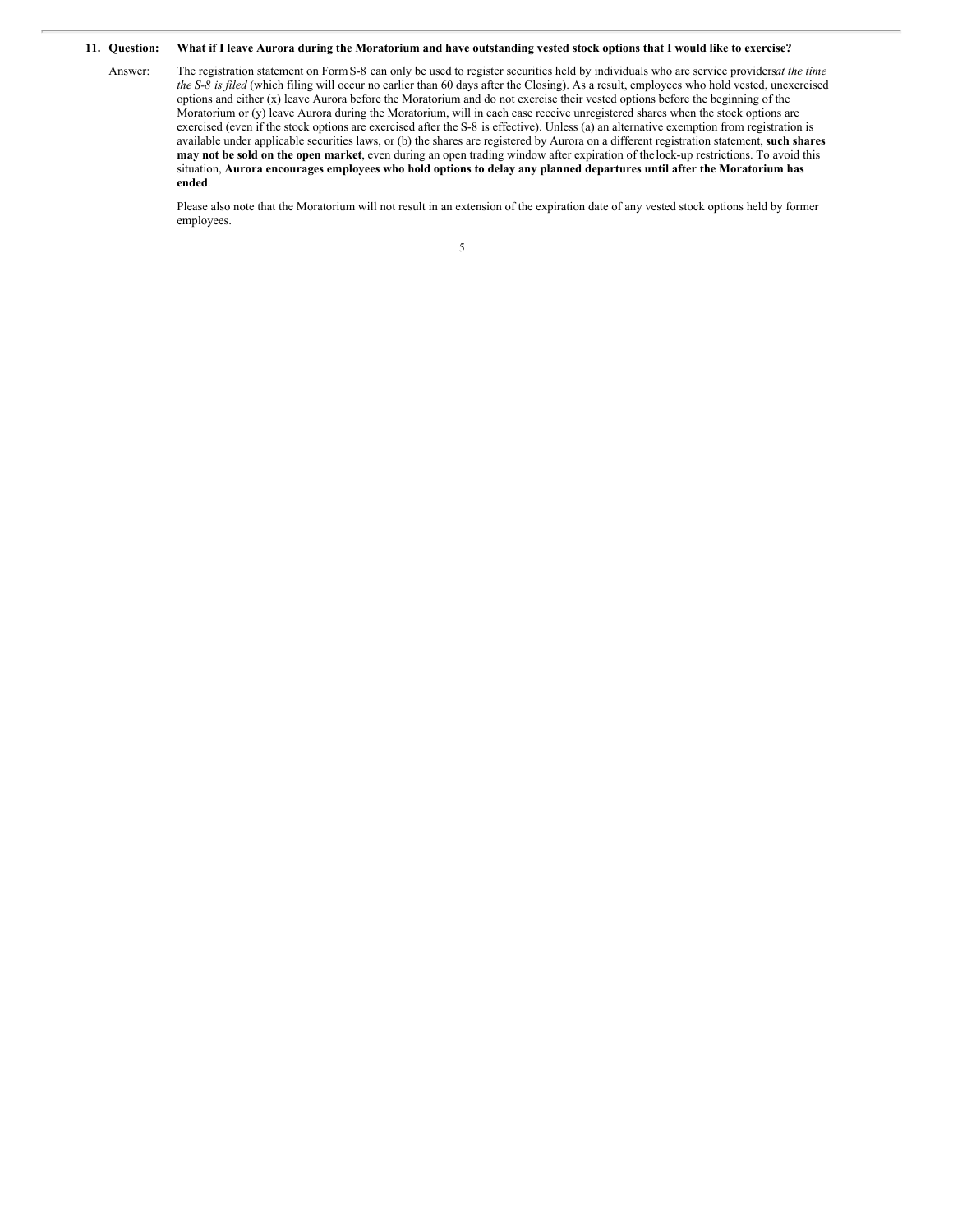## <span id="page-5-0"></span>**III. QUESTIONS RELATING TO STOCK OPTIONS**

### **12. Question: Should I expect any changes to my stock options when the SPAC Transaction closes?**

Answer: The Exchange will occur at Closing (see Questions #2-3 above), which will (a) increase the number of shares underlying your options and (b) decrease your exercise price per share.

The fair market value ("FMV") of the shares underlying your stock options is subject to change at any time (including as a result of market conditions once Aurora's stock is publicly traded), which can affect the tax impact of an option exercise.

Please see Question #19 below regarding impacts to the Extended PTE Period (as defined below), if your option was awarded on or after March 22, 2019.

Otherwise, your vesting schedule and options will continue to be governed by substantially the same terms as your existing stock option agreement and the applicable equity incentive plan.

Similarly, if you hold restricted stock because you early exercised your stock options or hold restricted stock for another reason, the Exchange will occur at Closing and is expected to increase the number of restricted shares you hold, provided that the restricted shares will continue to be subject to a right of repurchase by Aurora Innovation on the same terms and conditions that applied to your restricted stock before the Closing.

### 13. Question: What should I take into consideration when deciding when and if to exercise my vested stock options?

Answer: We strongly recommend that you speak to your tax and financial advisor(s) to discuss when and if to exercise your vested stock options. Your advisors can provide advice and recommendations regarding your personal situation, including, without limitation, the implications of alternative minimum tax, ISO vs. NSO considerations, and any applicable state/local taxes. We cannot give you tax advice or recommendations regarding when or if to exercise your options. Please take into consideration the timing of the Moratorium discussed in Question #10 when deciding if/when to exercise your vested

options.

## 14. Question: The FMV for Aurora's stock has increased significantly as a result of the SPAC Transaction. Is there any flexibility around the **value that is reported for tax purposes in connection with my option exercise?**

Answer: No. The value that will be reported for tax purposes is the FMV at the time of the applicable option exercise.

### 15. Question: If I hold stock options at the Closing, will my stock options be subject to any taxes?

- Answer: Generally speaking, simply holding stock options (vested or unvested) is not a taxable event in the absence of an exercise of those stock options or a sale of any stock that was issued after an exercise of stock options, but please speak with your tax advisor who can assist you with your individual tax requirements.
- 16. Question: After the Closing, will option holders need to pay an exercise price to Aurora in cash, or will Aurora offer a "cashless" exercise **option?**
	- Answer: Cashless exercise will be available following expiration of the 180-day lock-up period. This means that you will effectively be selling some of your shares to cover the exercise price of your options.

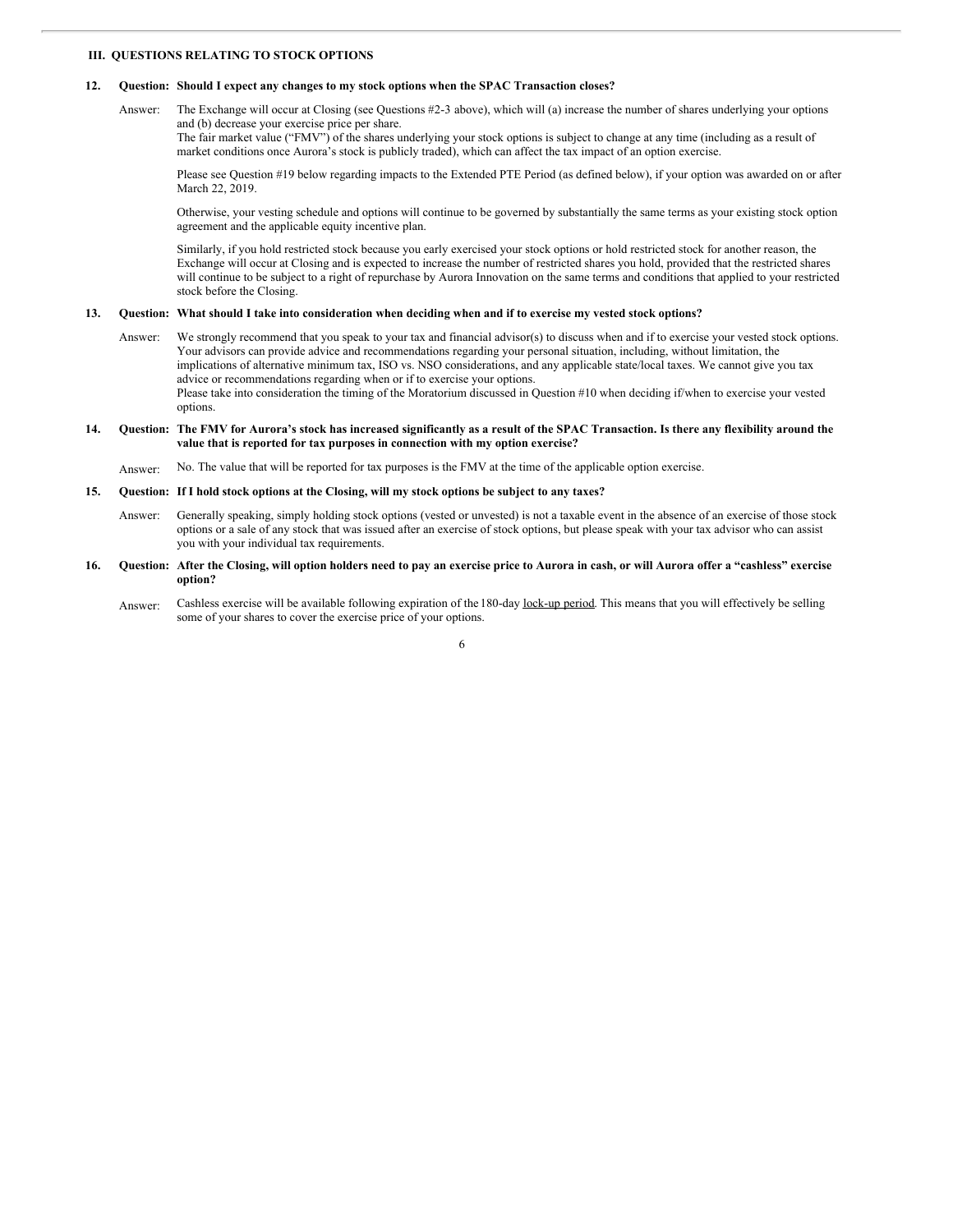### **17. Question:** After the Closing, will option holders have to pay cash to cover tax withholding obligations associated with exercises of ISOs **(for residents of PA) and NSOs?**

Answer: No. Same-day sales to cover tax withholding obligations for option exercises will be available following expiration of the180-day lock-up period, subject to the terms of the then effective Insider Trading Policy. This means that you may sell some of your shares to cover the applicable tax withholding obligations. Please keep in mind that tax withholding for option exercises will generally only be required only for (a) ISO exercises in Pennsylvania and (b) NSO exercises.

#### **18. Question:** How and when will we know the FMV of our options between now and the Closing date for tax purposes?

Answer: The FMV is usually available in \*\*\*, the Company's capitalization management platform. From time to time, the FMV may be in flux, in which case \*\*\* will display a notice to users at the time of exercise that the company is undergoing a valuation update. When that is the case, you may reach out to \*\*\* to request more information.

### **19. Question:** My options were issued on/after March 22, 2019 and contain a provision regarding a possible extended post-termination **exercise period ("Extended PTE Period"). Is the Extended PTE Period impacted by the SPAC Transaction?**

Answer: Yes. For background, if you received an option grant under Aurora's 2017 Equity Incentive Plan on or after March 22, 2019, your stock option agreement provides that if you stay at Aurora for your full vesting period, then if you leave Aurora, your deadline to exercise your vested options will be extended until the earlier of (a) the original expiration date of your option (which is generally 10 years after the date of grant) and (b) the date that is three months after expiration of the lock-up period when Aurora goes public. Aurora is going public via the SPAC Transaction, and as a result, the Extended PTE Period will not extend beyond three months after lock-up expiration. This means *even if you stay at Aurora through the full vesting period*of your option, your exercise deadline after you leave Aurora (other than in the case of death or disability) will be the later of (x) the date that is three months after expiration of the 180-day lock-up period and (y) three months after you leave Aurora.

#### **20. Question:** When can I sell shares of Aurora common stock that were issued to me as a result of an option exercise?

Answer: Please see the above section regarding the lock-up. Additionally, please keep in mind that Aurora's then-applicableInsider Trading Policy may prevent you from selling shares of Aurora common stock even after the expiration of thelock-up.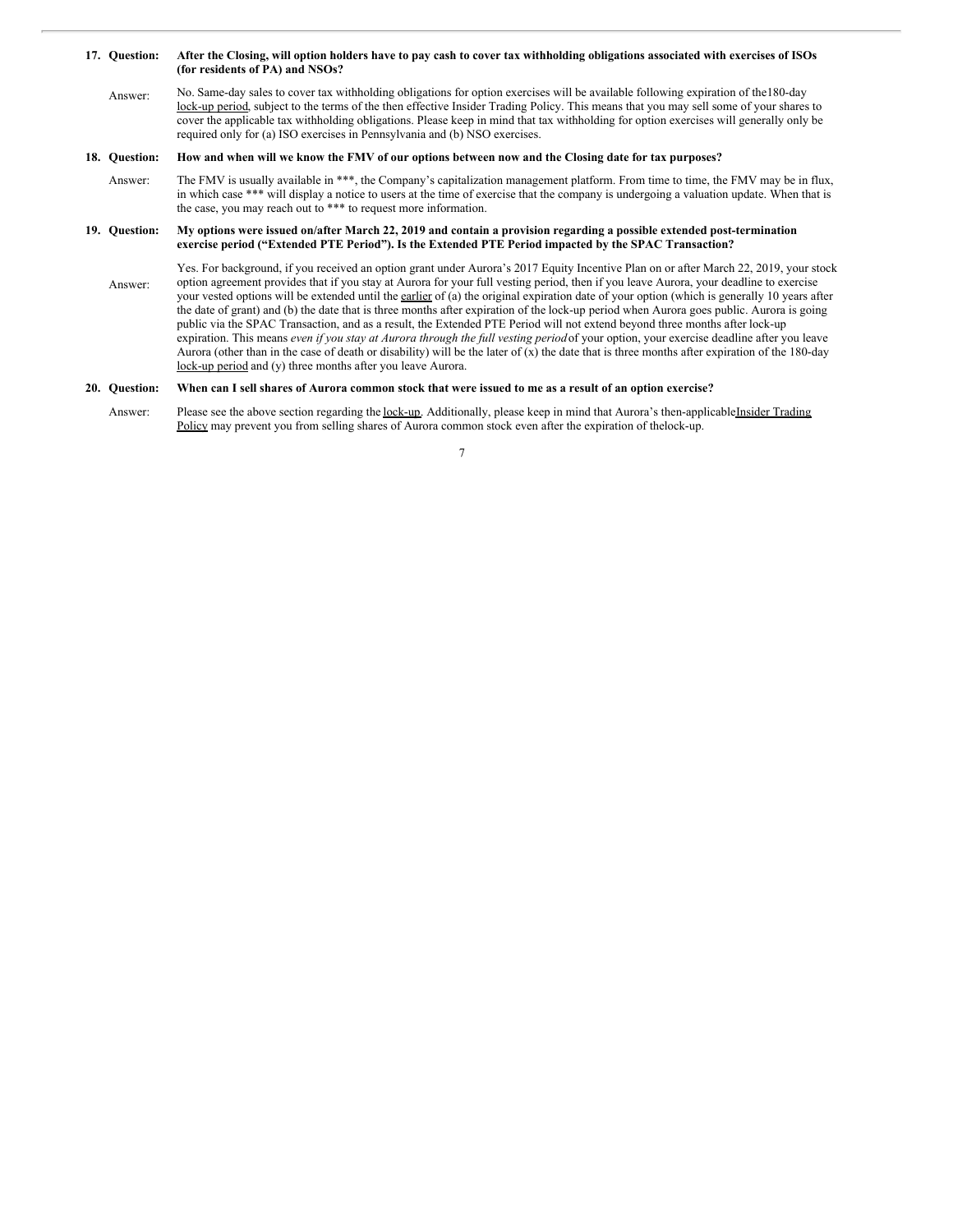# <span id="page-7-0"></span>**IV. QUESTIONS RELATING TO RESTRICTED STOCK UNITS**

### **21. Question: What will happen to my RSUs when the SPAC Transaction closes?**

#### Answer: **RSUs that have satisfied the time and service vesting requirement**:

The SPAC Transaction is a "liquidity event" as defined in your RSU award agreement. At the time of the Closing, your RSUs that have satisfied the time and service vesting condition will fully vest and be settled in shares of Class A common stock at the exchange ratio discussed in Question #2, above.

## **RSUs that have not satisfied the time and service vesting requirement**:

If you are still employed at Aurora at the Closing, you will continue to vest into your RSUs (as adjusted for the Exchange) as you satisfy the time and service-based vesting requirement after the Closing. For so long as you continue as a service provider of Aurora, on each applicable Quarterly Vesting Date (as defined in your RSU agreement(s)), your RSUs will vest and be settled in shares of Class A common stock. RSUs that have not vested pursuant to the time and service-based vesting conditions at the time your employment at Aurora ends will terminate when your employment at Aurora ends.

Please note that the SPAC Transaction will not change your time and service-based vesting conditions.

- **22. Question:** Will I owe taxes when any of my RSUs vest on or after the Closing?
	- Answer: If you have RSUs that have satisfied the time and service-based vesting condition, then those RSUs will fully vest and settle on the date of the Closing. Accordingly, you will recognize ordinary income on the date of the Closing based on the FMV of the stock issued to you in settlement of your RSUs. Based on the expected timeline to Closing, it is currently anticipated that only people who received refresh RSU grants on March 19, 2021 will recognize income with respect to their RSUs on the date of the Closing.

On each applicable Quarterly Vesting Date that follows the Closing, any RSUs that satisfy the time and service based vesting condition will vest and settle, and you will recognize ordinary income based on the FMV of the stock issued to you on the settlement date.

Please also see #26 below regarding withholding taxes for vested RSUs.

## **23. Question: Will I need to pay for my RSUs?**

Answer: No. Unlike options, there is no exercise or purchase price for RSUs. However, you will recognize ordinary income when your RSUs vest and settle, and there will be tax withholding obligations associated with the vesting and settlement of your RSUs.

### **24. Question: Can I sell my unvested RSUs after the Closing?**

Answer: No, unvested RSUs cannot be sold or transferred, even after the Closing of the SPAC Transaction.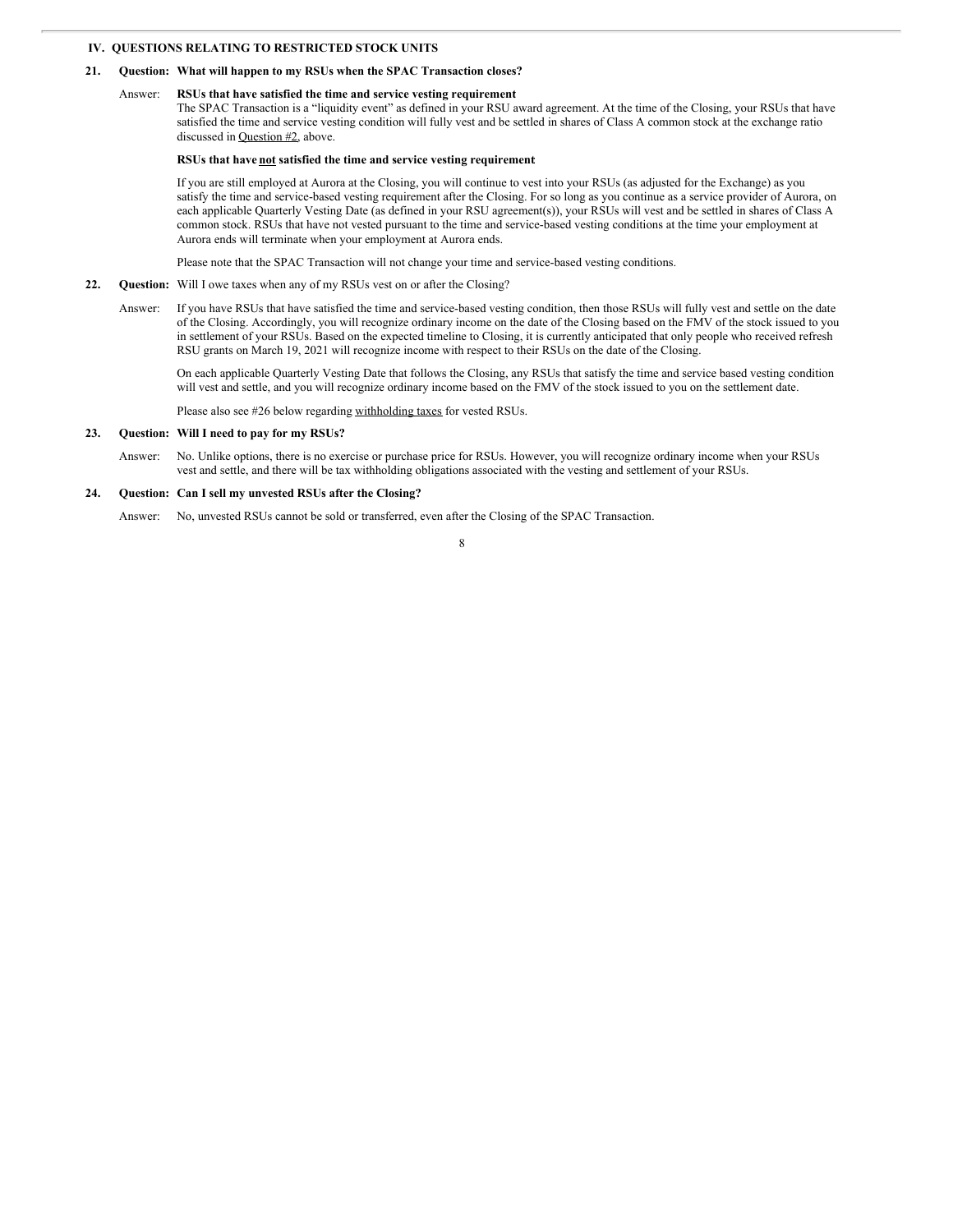#### **25. Question:** Will my time-vested RSUs vest at the time of the Closing or when the lock-up period expires? What is the impact to me?

Answer: RSUs that have time-vested will fully vest at the time of the Closing, which results in an income tax liability at ordinary income rates based on the fair market value of the shares of stock that are issued at the time of the Closing.

The shares that are issued will be subject tolock-up, which means that they generally cannot be sold until the end of thelock-up period (subject to compliance with Aurora's then-effective Insider Trading Policy). As a result, holders of vested RSUs will owe taxes due to the issuance of the shares at the Closing, but are not permitted to sell the shares until the end of the lock-up period (see below regarding withholding taxes).

#### **26. Question: How will I pay my taxes on vested RSUs (particularly given thelock-up restrictions mentioned above)?**

Answer: Aurora will "net settle" a portion of your vested RSUs or facilitate a"sell-to-cover" transaction to cover required tax withholdings. These transactions are permissible during the lock-up period.

Net settlement means that Aurora would repurchase a portion of your RSUs from you, and the repurchase proceeds will be used to pay the applicable withholdings, whereas "sell-to-cover" would mean that Aurora facilitates a sale to the open market, and the proceeds from that sale would be used to pay the withholding amount.

Please note that depending on your individual tax situation, your actual tax obligations may be more or less than the applicable supplemental withholding rates. We are working toward a solution to allow you to elect to have more shares withheld (either through net withholding or sell-to-cover transactions described above) to cover incremental tax obligations associated with RSU vesting; however, we encourage you to reach out to your tax advisor to help you understand and plan for your individual tax obligations, as you may be required to pay additional taxes on your vested RSUs prior to the expiration of the lock-up (when you will be able to sell additional shares, subject to compliance with Aurora's then-effective Insider Trading Policy).

For example, if you have time-vested into 50 RSUs that will fully vest on Closing, then for the sake of this example assume you will receive 100 RTPY RSUs as part of the SPAC Transaction (twice as many shares at about half the price, or about \$10 each). Then, immediately after the Closing, Aurora will sell or repurchase about 22 of those 100 RSUs and use the proceeds to cover your withholding requirement, leaving you with about 78 RSUs that are subject to lock-up and have a basis of about \$10.

### **27. Question** If Aurora's stock price decreases by the time the lock-up period expires will Aurora compensate me? Can I choose to have my **RSUs vest at the expiration of the lock-up to mitigate this risk?**

Answer: No, Aurora will not compensate you if the stock price decreases during thelock-up period. Your RSU vesting schedule is established in your RSU award agreement, and you cannot elect to have your RSUs vest at the expiration of the lock-up period. With net settlement and sell to cover transactions, you will always pay a percentage of the value of your shares as they vest or settle. The number of shares that vest will generally not change even if the stock price changes.

#### **28. Question: When can I sell shares of stock that I have been issued in settlement of my vested RSUs?**

Answer: Please see the above section regarding the lock-up. Additionally, please keep in mind that Aurora's then-applicableInsider Trading Policy may prevent you from selling shares of Aurora common stock even after the expiration of thelock-up.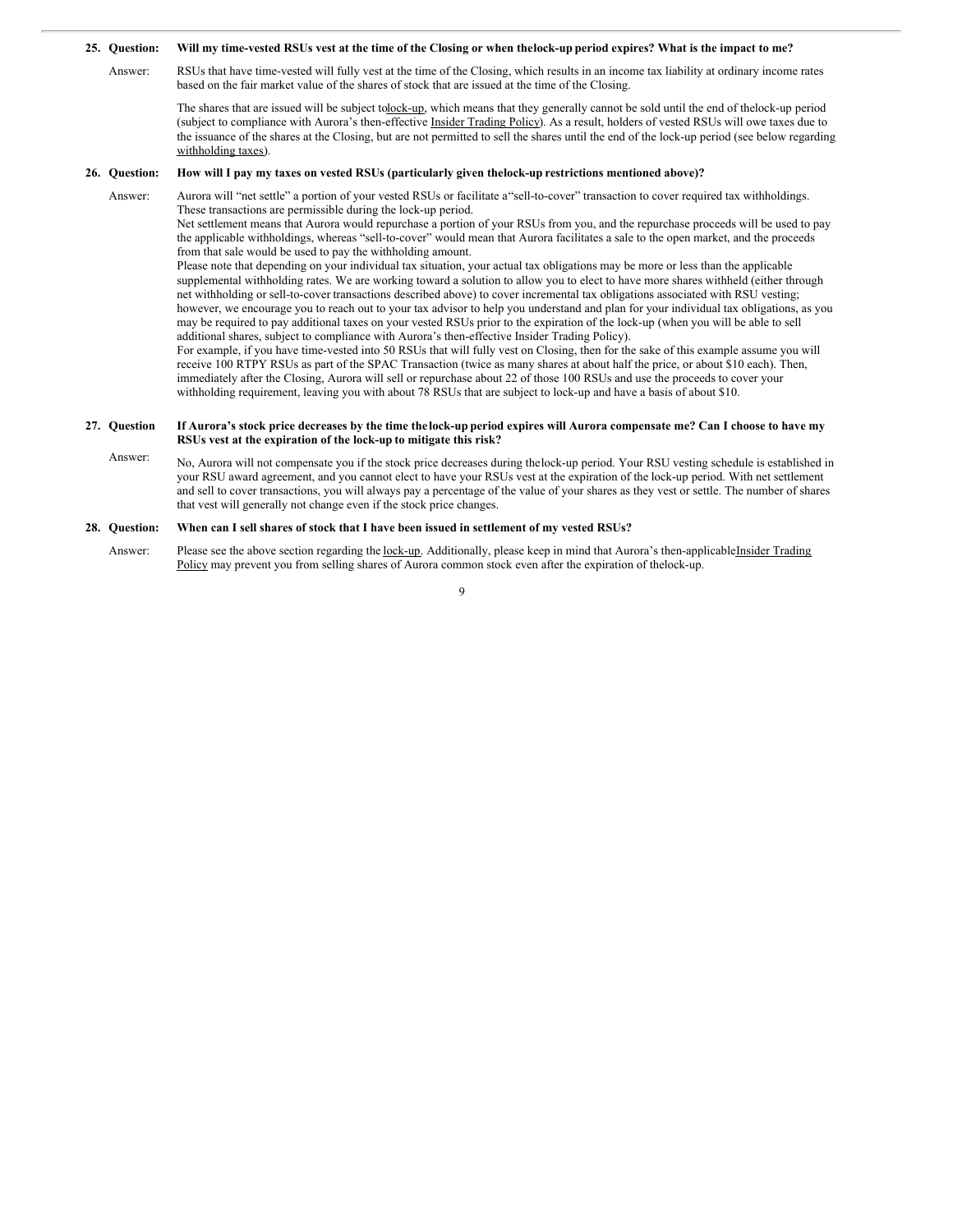# <span id="page-9-0"></span>**V. OTHER QUESTIONS**

### 29. Question: What is the difference between Class A common stock and Class B common stock that will be issued at Closing?What type of Answer: stock will employees receive?

Class A common stock and Class B common stock will have the same economic terms, but the Class B common stock will carry ten votes per share while the Class A common stock will carry one vote per share. Employees will generally be issued Class A common stock at the Closing, and the shares underlying equity awards (such as RSUs and stock options) will be Class A common stock.

## **30. Question: What information can I share with my advisors?**

- Answer: You may share with your advisors copies of documents governing your personal holdings (e.g., stock plan, stock option agreement, restricted stock unit award agreement, etc.). You may also share with them public filings relating to the SPAC Transaction. Examples of information that may be helpful include:
	- the Form 8-K filed by [RTPY](http://www.sec.gov/Archives/edgar/data/1828108/000119312521215991/d326572d8k.htm) in connection with the announcement of the SPAC Transaction;
	- the **press [release](http://www.sec.gov/Archives/edgar/data/1828108/000119312521215991/d326572dex991.htm)** announcing the SPAC Transaction;
	- the merger [agreement](http://www.sec.gov/Archives/edgar/data/1828108/000119312521215991/d326572dex21.htm) governing the SPAC Transaction; and
	- the registration statement on FormS-4 (File No. 333-257912) that was filed by RTPY in connection with the SPAC Transaction (initial filing [here](http://www.sec.gov/Archives/edgar/data/1828108/000119312521216134/d184562ds4.htm)).

### **31. Question: Will Aurora facilitate connections between employees and professional financial and tax advisors?**

Answer: Aurora will not engage financial or tax advisors to provide personal financial or tax advice to employees. The company encourages employees to seek advice from third-party advisors, but as a pre-revenue business will not be assuming the cost of those services for all employees.

### 32. Question: After the Closing and the lock-up period has expired, how can I sell my shares of Aurora stock?

Answer: Subject to compliance with Aurora's then-effective Insider Trading Policy, you will be able to execute transactions in Aurora's stock using a public company equity management platform that will be adopted prior to the Closing. Additional details on this platform will be provided at a later date.

### **33. Question: Will Aurora have an Employee Stock Purchase Plan (ESPP) after the Closing?**

Answer: Aurora will not adopt an ESPP at the time of the Closing. Aurora is regularly evaluating its compensation and benefits program and may revisit the possibility of an ESPP at a later date.

DISCLOSURE: This FAQ contains general information only and Aurora is not, by means of this document, rendering accounting, business, financial, investment, legal, tax, or other professional advice or services. This document is not a substitute for such professional advice or services nor should it be used as a basis for any decision or action that may affect your business or interests. Before making any decision or taking any action that may affect your interests, you should consult a qualified professional advisor. This communication is not intended as a recommendation, offer or solicitation for the purchase or sale of Aurora stock. Aurora reserves the right to change any policies or practices **described herein, with or without notice.**

### **Cautionary Statement Regarding Forward-Looking Statements**

This document contains certain forward-looking statements within the meaning of the federal securities laws with respect to the proposed transaction between Reinvent Technology Partners Y ("RTPY") and Aurora Innovation, Inc. ("Aurora"). These forward-looking statements generally are identified by the words "believe," "project," "expect," "anticipate," "estimate," "intend," "strategy," "future," "opportunity," "plan," "may," "should," "will," "would," "will be," "continue," "likely," and similar expressions. Forward-looking statements are predictions, projections and other statements about future events that are based on current expectations and assumptions and, as a result, are subject to risks and uncertainties. Many factors could cause actual future events to differ materially from the forward-looking statements in this document, including but not limited to: (i) the risk that the proposed transaction may not be completed in a timely manner or at all, which may adversely affect the